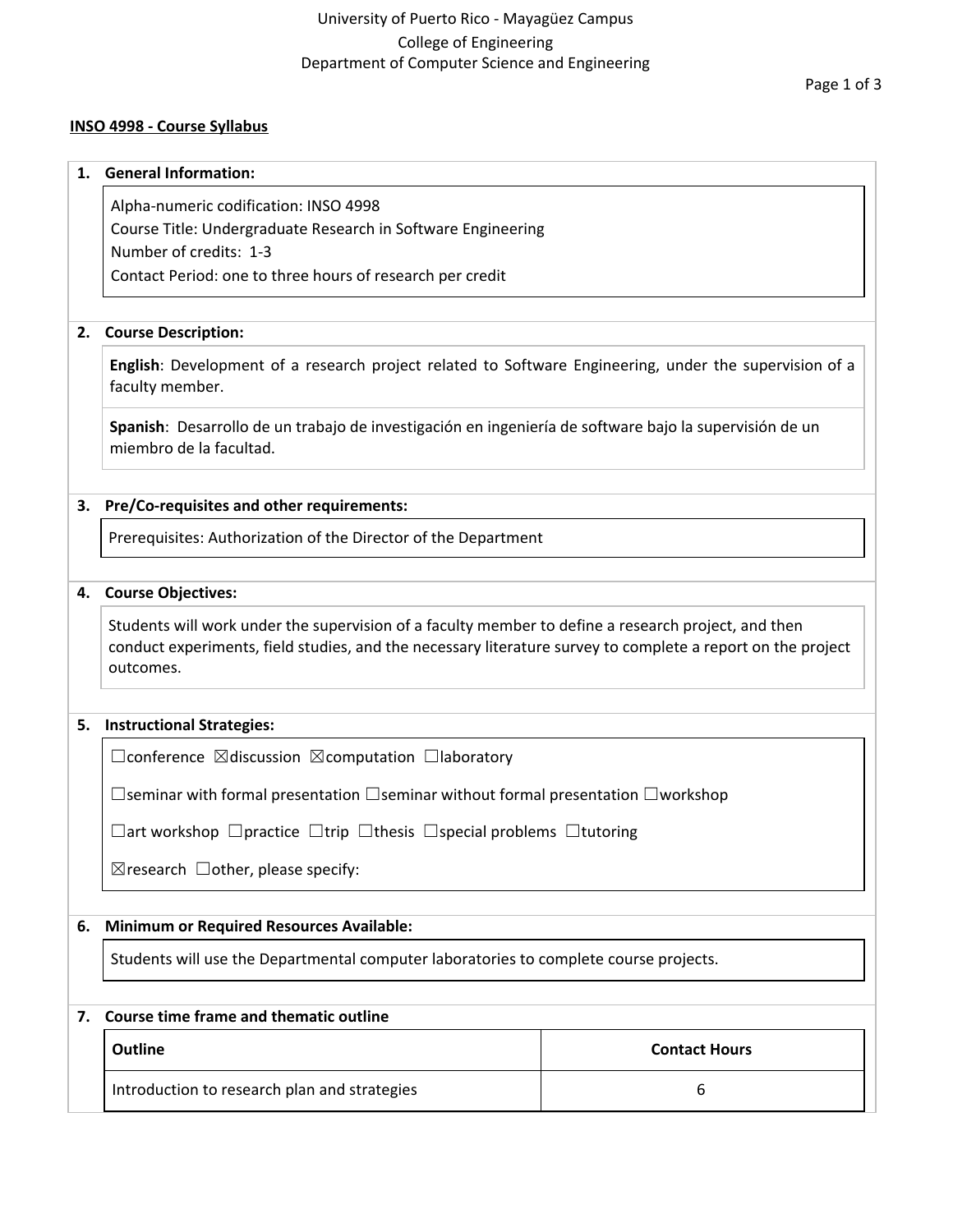| Discussion of topics (depending on specific research<br>projects) | 7-37  |  |
|-------------------------------------------------------------------|-------|--|
| Oral presentation and technical report                            |       |  |
| Total hours: (equivalent to contact period)                       | 15-45 |  |

#### **8. Grading System**

☒Quantifiable (letters) ☐ Not Quantifiable

#### **9. Evaluation Strategies**

|                                 | Quantity | Percent |
|---------------------------------|----------|---------|
| $\sqsupset$ Exams               |          |         |
| $\Box$ Final Exam               |          |         |
| $\Box$ Short Quizzes            |          |         |
| ⊠Oral Reports                   | 1        | 30%     |
| $\Box$ Monographies             |          |         |
| $\Box$ Portfolio                |          |         |
| $\boxtimes$ Projects            | 1        | 50%     |
| $\square$ Journals              |          |         |
| ⊠Other, specify: Review of      | $[2-5]$  | 20%     |
| research papers on chosen topic |          |         |
| ΤΟΤΑΙ :                         |          | 100%    |

#### **10. Bibliography:**

- 1. Justing Zobel, *Writing for Computer Science*, 2nd ed., Springer, 2004. [Classic Book]
- 2. David Adamy, *Preparing and Delivering Effective Technical Presentations*, Artech House, 2000. [Classic Book] [Available at the Circulation Collection (T10.5 .A33 2000), UPRM General Library]
- 3. Electronic resources available through the UPRM Library's website: <http://www.uprm.edu/library/cre/listdbsp.php?l=1&st=0&topic=63>.
- 4. Other references, dependant on specific software project chosen.

## **11. Course Outcomes**

| Upon completion of this course, the student will be able to:                                                                                                            | Program Student<br>Outcomes Impacted |
|-------------------------------------------------------------------------------------------------------------------------------------------------------------------------|--------------------------------------|
| 1. Understand what research is.<br>2. Apply research strategies in the discovery of solutions to problems.<br>3. Apply science and engineering in solving new problems. | 1-8                                  |